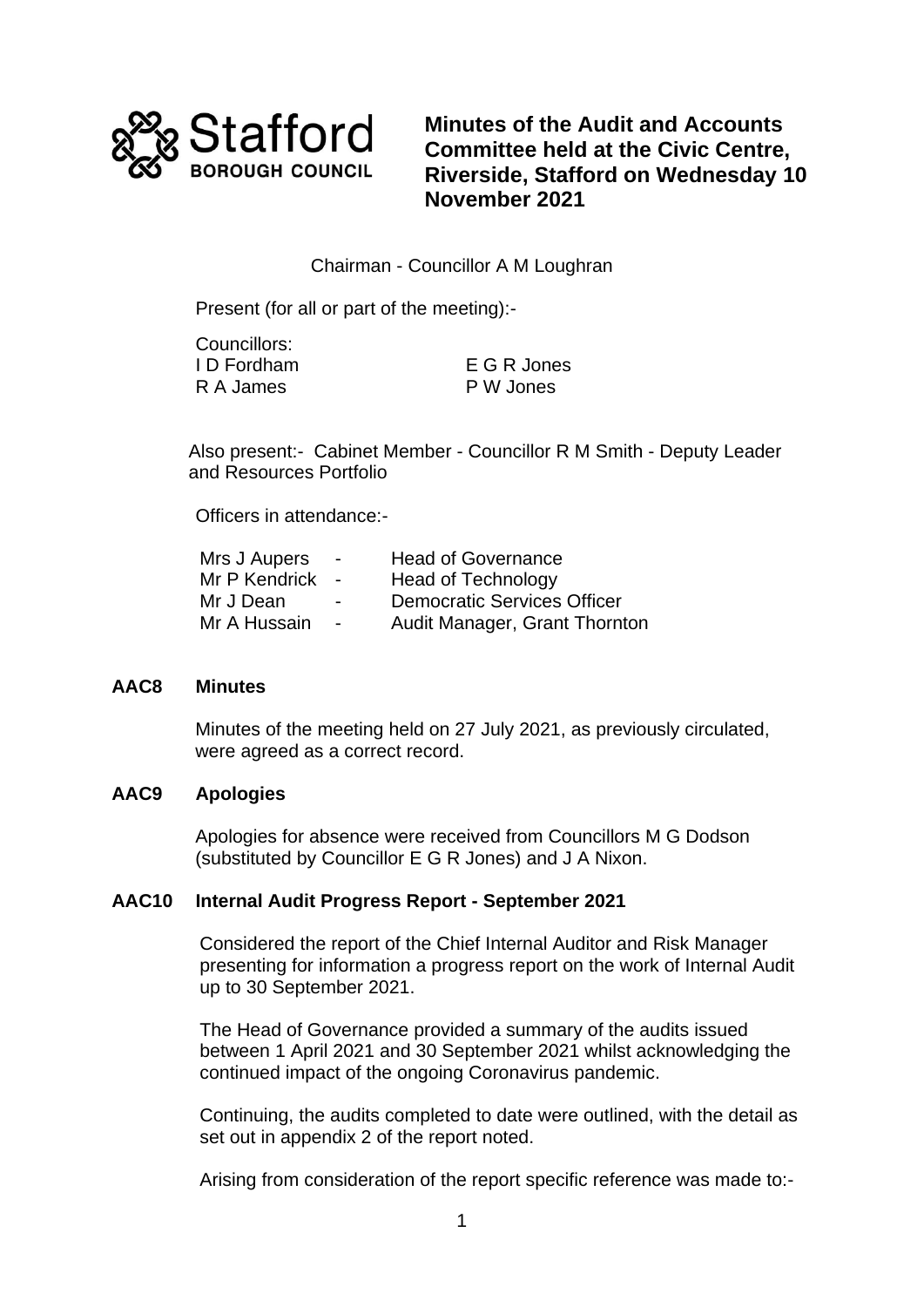- Percentage of plan completed to date
- Audit of Tree Management
- Leisure Contract key issues
- Cloud strategy and security update

On conclusion of the debate Members voted on the recommendation as set out, which was declared to be carried.

- RESOLVED:- that in exercise of the powers delegated to the Committee:-
	- (a) the report be noted;
	- (b) Members concerns regarding the Tree Management Audit be passed to the Head of Operations.

# **AAC11 Verbal Update from the Head of Technology**

The Head of Technology attended the meeting as requested by Members at last meeting of the Committee.

Mr Kendrick appraised Members of those items previously identified as having partial assurance or being of high risk, namely:-

- IT systems set up outside of Technology shared service area;
- Provision of anti-virus software on all Council owned laptops;
- Use of 'own' PC when working from home

Continuing, Members sought clarification of a number of related IT issues, including:-

- Disposal of redundant IT equipment
- Network security protocols
- The risks associated with the use of personal IT equipment

RESOLVED:- that in exercise of the powers delegated to the Committee the comments of the Head of Technology be noted.

Councillor Loughran thanked the Head of Technology for attending the meeting and providing the necessary detailed information as requested by the Committee.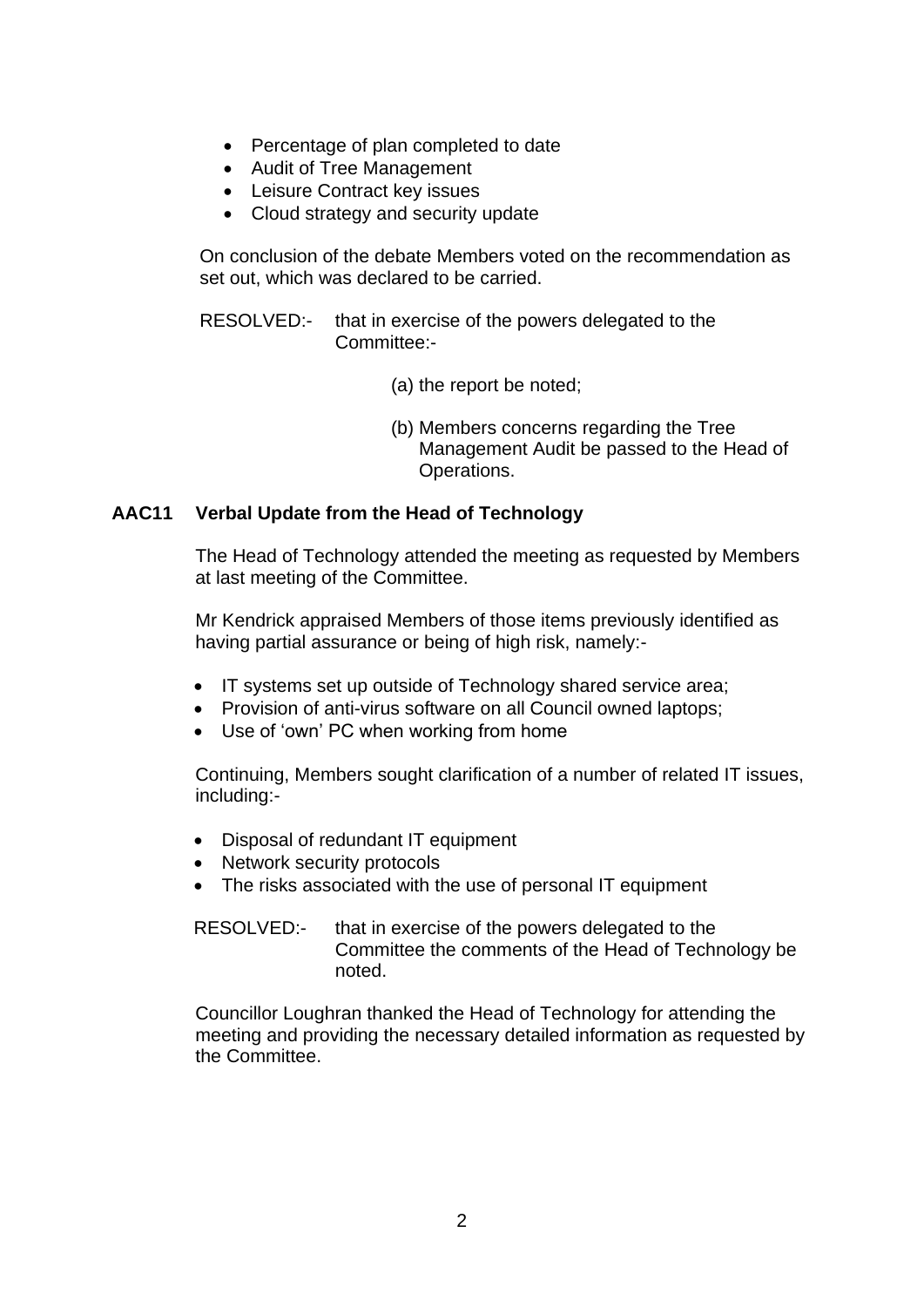# **AAC12 Stafford Borough Council Audit Progress Report and Sector Update**

Considered the report of Grant Thornton outlining progress in delivering those responsibilities of the External Auditors and providing a summary of emerging national issues and developments relevant to the Council.

Mr Aamar Hussain led Members through the report and in particular referred to:-

- Details of progress as at November 2021;
- Results of Audit Work to date, namely:-

Management override of controls Valuation of land and buildings (ppe) Valuation of the net defined benefit pension liability Other areas Value for money

• Audit Deliverables

Members were afforded the opportunity to raise any questions arising from consideration of the report, to which Mr Hussain responded accordingly.

RESOLVED:- that in exercise of the powers delegated to the Committee the Audit Progress Report and Sector Update for the ended 31 March 2021 be received.

## **AAC13 Informing the Audit Risk Assessment for Stafford Borough Council 2020/21**

Considered the report of Grant Thornton detailing important areas of the auditor risk assessment submitted to the Audit and Accounts Committee as required by the auditing standards.

Mr Aamar Hussain summarised the report for the benefit of Members and reported there were no areas of concern contained within or significant changes requiring specific actions.

Members were given the opportunity to raise any matters arising from consideration of the report, to which Mr Hussain responded appropriately, with specific reference made to the accounting for and disclosure of related party transactions and relationships (as detailed on page 45 of the agenda).

RESOLVED:- that in exercise of the powers delegated to the Committee the Audit Risk Assessment for the Council for 2020/21 be received.

Councillor Loughran thanked Mr Hussain for attending the meeting and guiding Members through the associated reports.